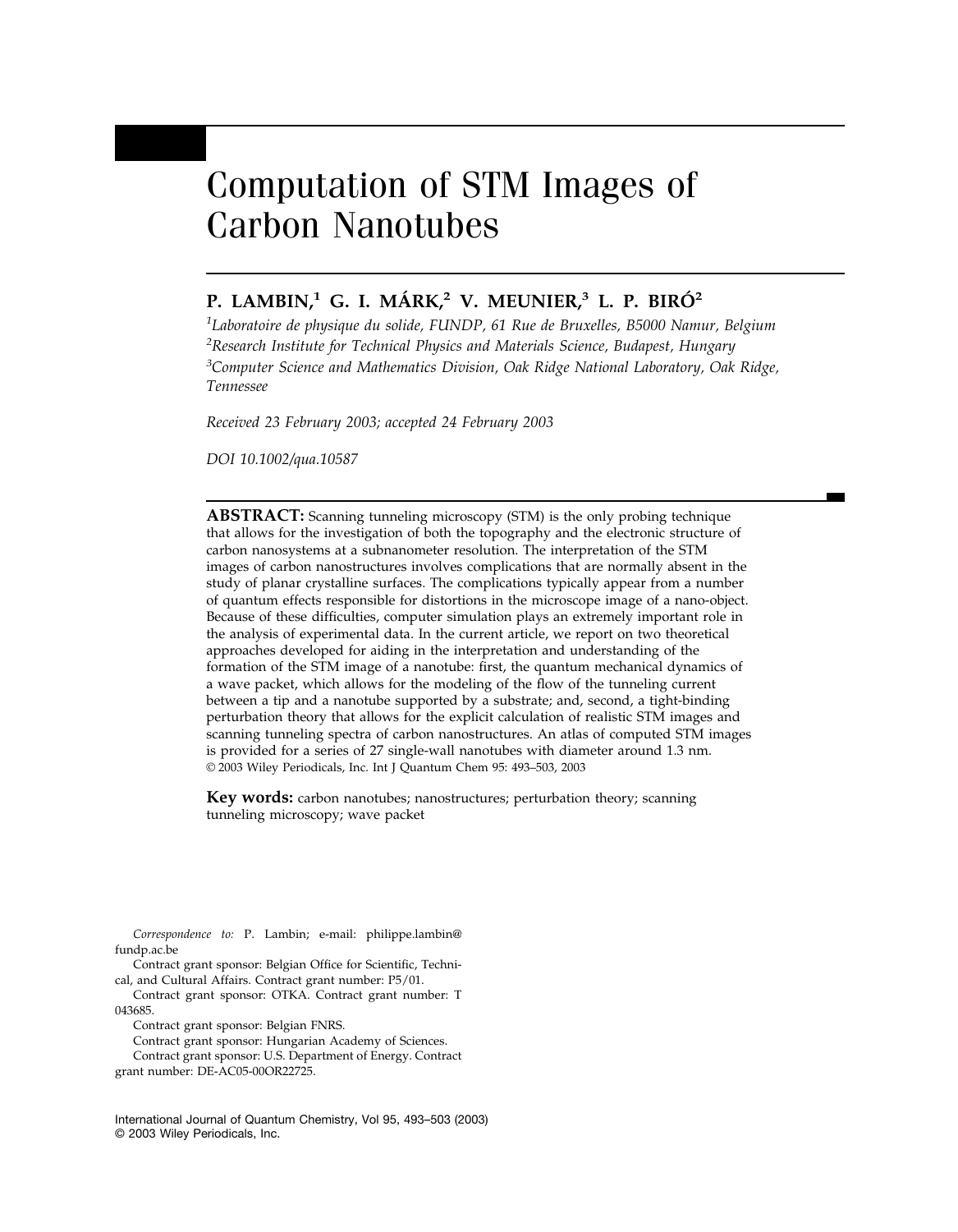# **Introduction**

**T** he discovery of the fullerene [1] opened new avenues for the science of carbon nanostructures. In addition to the fullerenes, a large variety of carbon nanosystems are known: nanotubes [2], onions [3], helices [4], disks and cones [5], rings [6] and tori [7], nanohorns [8], tripods [9], and Y-branched tubes [10]. Apart from being very interesting from a theoretical point of view, carbon nanostructures have a wide range of potential applications, owing to their remarkable physical and chemical properties.

Exploring the applications of carbon nanostructures in a reliable way requires a sample characterization as precise as possible. To that end, very few techniques to characterize an isolated nanostructure at the atomic scale are available. Among them, only scanning tunneling microscopy in the topographic (STM) and spectroscopic (STS) modes offer the possibility to study both the atomic and electronic structures of the same nanostructure with a subnanometer resolution. However, this property makes the interpretation of STM images a challenging task, because the influences of the topography and the electronic structure have to be identified and separated. Several other factors, the STM tip geometry being the most significant, also affect the imaging mechanism. For all these reasons, the simulation of STM images turns out to be a useful tool for a correct interpretation of STM experimental data.

The already vast literature devoted to the characterization of carbon nanotubes by STM and STS techniques has been reviewed in two recent articles [11, 12]. With a blunt tip, no atomic resolution can be achieved on a nanotube and the STM provides only a geometric information [13]. Furthermore, tip-shape convolution effect makes the width *D* of a cross-sectional profile along a nanotube appear typically much larger than the actual tube diameter. More precisely, *D* is related to the apparent height *h* of the tube by the approximate relation  $D =$  $\sqrt{8Rh}$ , where *R* is the curvature radius of the tip, as shown in Ref. [14].

Atomic resolution can be achieved when the STM tip presents a nanoprotrusion effectively terminated with a single atom. Even with this ideal tip, only the topmost part of a nanotube can be imaged. The first STM images revealing partial atomic corrugation on a carbon nanotube were published by Ge and Sattler [15], who performed

experiments on multiwall nanotubes. The interpretation of the images was made difficult because of the interactions between the concentric layers: the interlayer coupling is indeed a probable cause for the formation of superstructures observed in the images, usually attributed to a Moiré pattern. The first atomic-resolution topographic STM images and STS spectra on single-wall nanotubes were reported simultaneously and independently by two groups [16, 17]. In both experiments, the samples were synthesized by the laser ablation technique and imaged at low temperature on a gold substrate. Still, carbon atoms could not be resolved individually. In the topographic images, corrugation holes appear at positions corresponding to the centers of the hexagons of the honeycomb structure, defining a triangular lattice with parameter 0.246 nm. These corrugation dips are surrounded by protruding features at the location of the  $C-C$  bonds. All  $C-C$ bonds of a nanotube are not revealed in the same manner; that effect often destroys the honeycomb symmetry in the STM images [18]. Tight-binding [19, 20] and ab initio [21] calculations of the STM image confirm this observation.

The two wrapping indices of an isolated singlewall nanotube can be deduced in principle from the STM image by measuring the diameter and the chiral angle. Unfortunately, this ultimate characterization is not easy. In principle, the chiral angle of the nanotube can be determined from a measurement of the angle between the tube axis and the centers of the closest row of hexagons. However, the STM image is often distorted by the curvature of the lattice [19, 22], which entails a systematic error in the measurement of the angles. Deriving the diameter from STM information is also challenging, mostly because of the tip-shape convolution effect mentioned above. To circumvent this effect, the diameter is conveniently obtained by fitting the STM current measured at various locations above the nanotube and its support with exponential laws [23]. Yet, it is difficult to account for the variation of the tunneling barrier when the STM tip crosses a nanotube. Today, the most reliable and conventional way to evaluate the diameter consists in measuring the positions of the van Hove singularities in the electronic density of states via standard STS measurements and comparing them with their known relationship with the nanotube radius [24, 25].

To sum up the discussion, quantum mechanical effects in tunneling microscopy are specific to the nanotube geometry and must be unmistakably un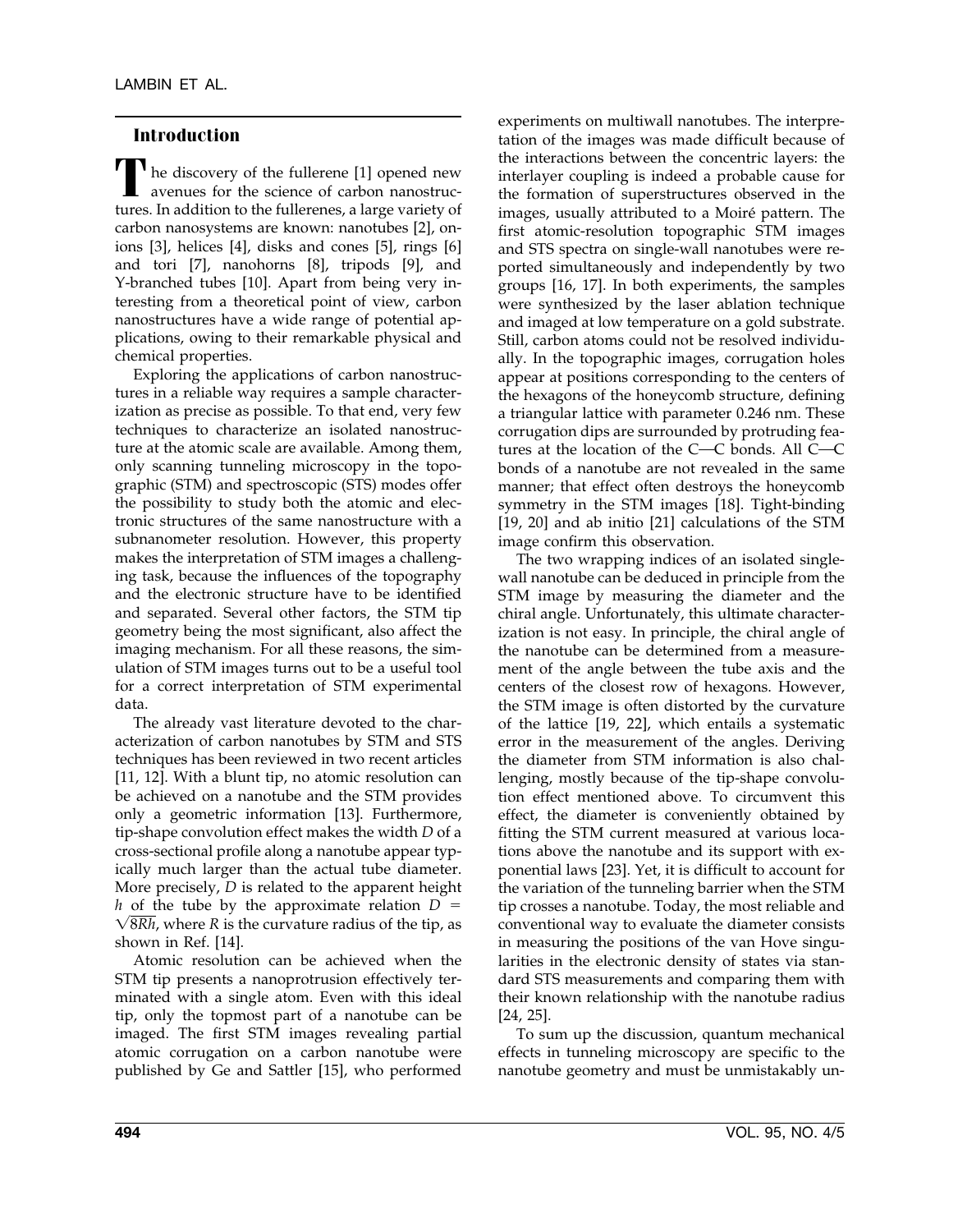derstood for a correct interpretation of the STM images of carbon nanotubes. In the current article, two theoretical approaches are considered for understanding the unique features of the STM image of a nanotube. First, quantum mechanical dynamics of a wave packet (WP) is used to investigate how the tunneling current sets up between the tip, the nanotube, and its support. Second, a tight-binding perturbation theory allows for the calculation of realistic STM images of carbon nanotubes. A series of computed images is provided for 27 nanotubes, with diameters ranging from 1.17 to 1.39 nm. It is hoped that this atlas of images will be helpful in the identification of single-wall nanotubes from their STM topographical data.

### **Wave-Packet Dynamics**

To be imaged with an STM, a carbon nanotube has to be deposited on a support with atomically flat, and conducting, surface. Highly oriented pyrolitic graphite (HOPG) and Au (111) terraces are the most frequently used supports. As opposed to the tunneling into a bulk sample, the electrons have to cross two tunnel barriers: one between the STM tip and the nanotube, another one between the nanotube and its support. To address the problem of STM tunneling within its full geometric complexity, we used a simple jellium potential to represent the STM tip, the carbon nanotube, and the support [26]. The same potential background  $(-9.81 \text{ eV})$ was used for the tip, support, and tube. Within the jellium approximation, all carbon nanotubes are metallic. Nevertheless, this approximation captures the essential physics of the tunneling phenomena. In our calculations, the STM tip is modeled by a hyperboloid of 0.5 nm apex radius, protruding out of a flat medium. The carbon nanotube is represented by a cylinder of 1 nm diameter and 0.14 nm thickness, floating above the planar support at a distance of 0.335 nm. The tip/nanotube tunnel gap is 0.4 nm.

The current density is determined by calculating the scattering of a WP incident onto the potential barriers between the tip, nanotube, and support. The initial WP is constructed from the stationary states of the free-electron electrode from which the WP arrives, either the tip holder or the support bulk. For the calculations illustrated here, a spherically symmetric Gaussian WP was used with initial wave vectors *k* corresponding to a 5-eV average translational kinetic energy with a distribution of about 1 eV. The total tunnel current at a given STM bias is calculated as a statistical average of the partial currents obtained with WPs of different allowed incident energies and wave vectors and weighted according to the band structure of the two electron reservoirs.

The tunneling probability for a given initial WP is determined from the time-dependent wavefunction  $\psi(\vec{r}, t)$  computed from the time-dependent Schroedinger equation by the split-operator Fourier transform method [27]. In this method, the timeevolution operator  $exp(-iH\Delta t/\hbar)$  is approximated by the symmetrical unitary product

$$
\exp(-iH\Delta t/\hbar) = \exp(-iK\Delta t/2\hbar)\exp(-iV\Delta t/\hbar)\exp(-iK\Delta t/2\hbar)
$$
\n(1)

where  $\Delta t$  is the evolution time step. The error associated with that approximation is  $o(\Delta t^3)$ . The effect of the kinetic energy propagator  $exp(-iK\Delta t/2\hbar)$  on  $\psi(\vec{r}, t)$  is a simple multiplication by the factor  $\exp(-i\hbar k^2 \Delta t/4m)$  of the  $\vec{k}$ -representation of the wavefunction,  $\phi(k, t)$  obtained by fast Fourier transform (FFT) of  $\psi(\vec{r}, t)$ . The effect of the potential energy propagator is a simple multiplication in the  $\vec{r}$  representation obtained by inverse FFT.

The constant-current STM topographic profile through a carbon nanotube was first calculated in two dimensions [26], showing that as long as the electronic structure of the nanotube and that of the support may be considered similar, the major image distortions arise from pure geometric tip-shape convolution already discussed above. The STS spectra were also computed by the same technique. The calculations revealed asymmetric *I*–*V* curves of pure geometric origin [28]. The asymmetry is amplified when a contact between the tip and nanotube or nanotube and support is established, as the result of a mechanical deformation of the nanotube exerted by the STM tip.

The usefulness of the WP dynamics method is completely revealed when using it in three-dimensional simulations [29]. The computer simulation clearly shows that during tunneling, the charge spreads along the nanotube. Figure 1 illustrates the time evolution of the density probability  $|\psi(\vec{r}, t)|^2$  in the STM nanotube substrate model. The nanotube has a length of 15 nm in these calculations. At time  $t = 0$ , the WP is launched from the STM tip electrode. After 1.8 fs, electrons begin to tunnel into the nanotube and flow around its circumference. Most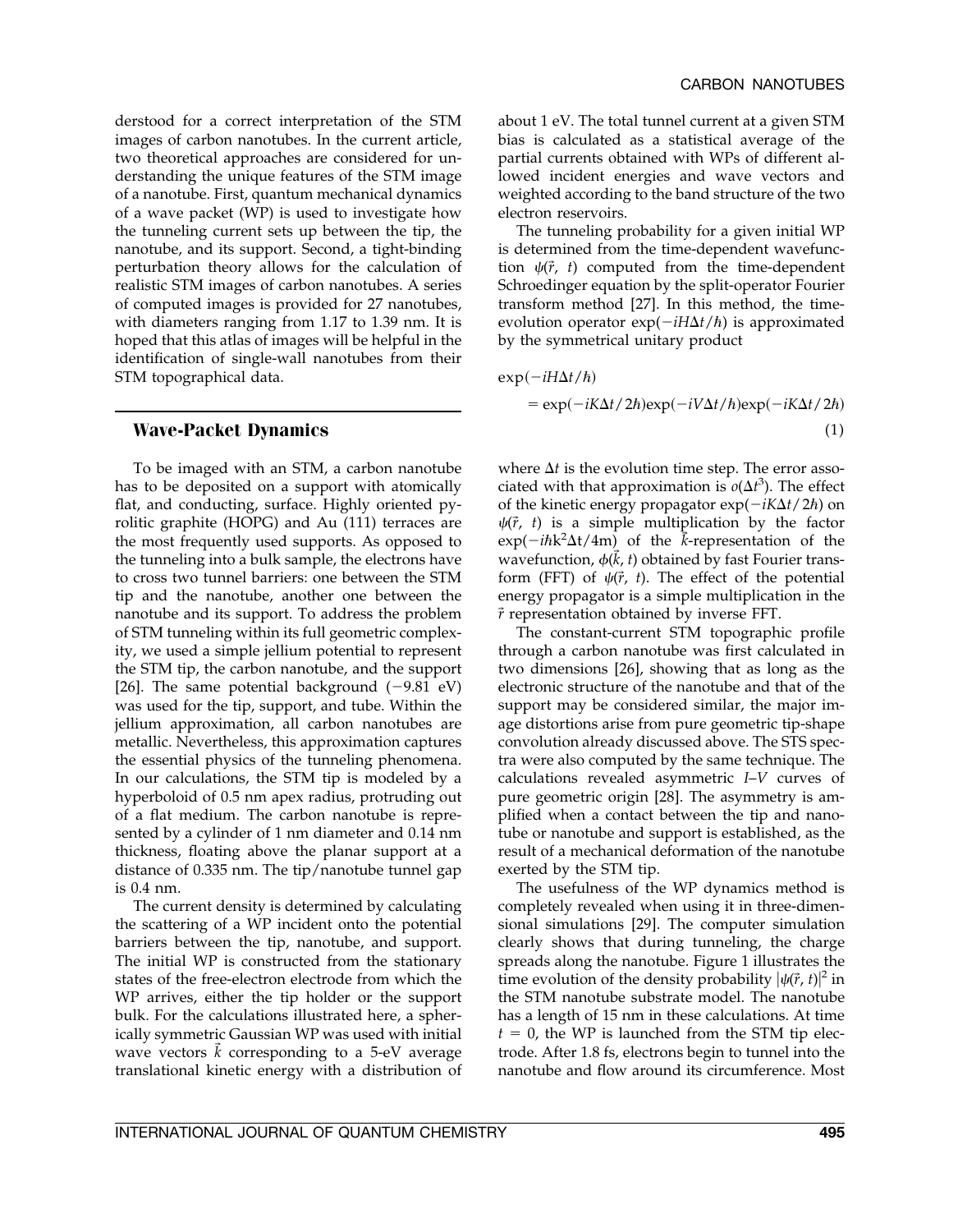

**FIGURE 1.** Dynamics of the probability density of a WP coming from the tip bulk and tunneling through the model tunnel junction;  $|\psi(\vec{r},t)|^2$  is visualized by the time evolution of a constant density surface. The horizontal size of the presentation window is 15.36 nm.

of them are reflected back into the upper electrode, leading to a disk-shaped interference pattern in the figure. At  $t = 5.4$  fs, the WP tunnels into the support surface while spreading along the tube. Simultaneously, the WP propagates in the upper electrode on both sides along the horizontal direction. After 9 fs, the probability at the tip apex region is already smaller than that on the nanotube. The structuration of the constant density surface around the nanotube is due to predominant excitations of bound eigenstates of the cylindrical well with *m* 2 and  $m = 3$  angular momentum numbers. The first *m* states of a jellium tube fall within a small energy window around 5 eV. These states are excited because of the scattering of the WP when it enters the tube.

## **Tight-Binding Theory**

As shown in the previous section, electron tunneling into a supported nanotube is a complex problem because of the presence of two barriers. Figure 1 clearly indicates that the dynamics of the WP proceeds in two quasisequential processes. In the first process, when the electrons tunnel from the tip into the nanotube, the support plays little role. In the second process, the STM tip itself plays little role. One could reasonably well reproduce the first process by ignoring the support and by assuming that the nanotube is in contact with two electrodes at both ends, through which the spreading charges can be evacuated into the external STM circuit. Compared with the floating nanotube, this electrical setup certainly affects the absolute value of the

transmission coefficient of the STM problem, but it has little influence on the imaging process itself. Ab initio calculations of the STM image of a nanotube on Au using the Tersoff–Hamann formalism show that this is actually the case [21].

From this point on, the support is ignored and the STM current is directly derived from the nanotube. By treating the coupling interaction  $v$  between the STM tip and the isolated nanotube in first-order perturbation theory, the tunnel current between them writes

$$
I = \frac{2\pi e}{\hbar} \int_{-\infty}^{+\infty} dE[f_t(E) - f_s(E)]
$$
  
 
$$
\times \sum_{\alpha,\beta} |\langle \alpha | \nu | \beta \rangle|^2 \delta(E - E_{\alpha}) \delta(E - E_{\beta}) \quad (2)
$$

where  $\alpha$  and  $\beta$  are electronic states of the unperturbed tip (t) and sample (s), respectively, with Fermi occupation probabilities  $f_t(E)$  and  $f_s(E)$ . In tight binding, assuming one orbital per atom for the sake of simplicity, the electronic states of the tip and sample are linear combinations of atomic orbitals located on the corresponding sites *i* and *j*:

$$
|\alpha\rangle = \sum_{i\in I} \chi_i^{\alpha} |\eta_i\rangle, \quad |\beta\rangle = \sum_{j\in s} \psi_j^{\beta} |\theta_j\rangle. \tag{3}
$$

The insertion of these linear combination of atomic orbitals (LCAO) expressions in Eq. (2) yields the following expression for the current at 0 K [30]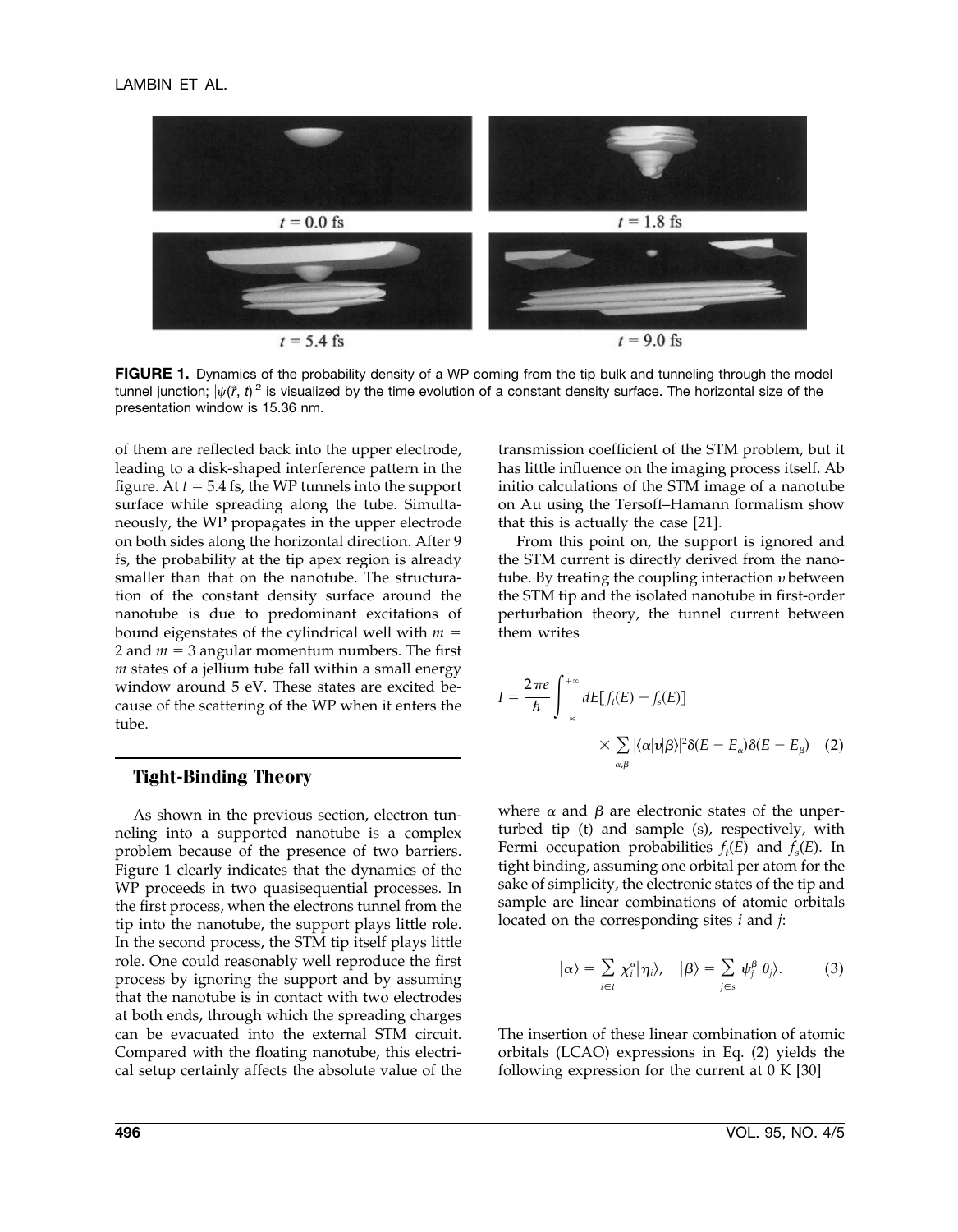$$
I = (2\pi)^2 \frac{e}{h} \int_{E_F^s - eV}^{E_F^s} dE \sum_{i,i' \in I} \sum_{j,j' \in s} \nu_{ij} \nu_{i'j'}^*
$$
  
 
$$
\times n_{ii'}^t (E_F^t - E_F^s + eV + E) n_{jj'}^s (E) \quad (4)
$$

where the  $E<sub>F</sub>$ s are the Fermi levels of the unperturbed systems, and  $v_{ij} = \langle \chi_i | v | \theta_j \rangle$  is the tip-sample coupling element. The energy levels of the tip sites have been shifted to accommodate the bias and contact potential of the junction. In Eq. (4),

$$
n_{jj'}^{s}(E) = (-1/\pi)\mathrm{Im} \ G_{jj'}^{s}(E + i0^{+})
$$
 (5)

with  $G_{jj'}^s(z)$  a Green function element of the sample for the complex energy *z*. A similar expression is defined on the tip side. The diagonal elements *nii t* (*E*) and  $n_{jj}^s(E)$  are the local densities of states on sites *i* and  $j$  of the tip and sample, respectively. These elements are computed by recursion [31]. This technique, originally designed for the calculation of diagonal elements of the Green function, also gives access to nondiagonal elements [32]. For a real symmetric Hamiltonian matrix with one orbital per atom, nondiagonal elements can be obtained as follows

$$
G_{jj'}(z) = G_{j'j}(z) = \left\langle \frac{\theta_j + \theta_{j'}}{\sqrt{2}} \right| (z - H)^{-1} \left| \frac{\theta_j + \theta_{j'}}{\sqrt{2}} \right\rangle
$$

$$
- \frac{1}{2} [G_{jj}(z) + G_{j'j'}(z)]. \quad (6)
$$

The nanotube Green function was computed with C  $\pi$  orbitals only, assuming a constant hopping interaction of  $-2.9$  eV between first-neighbor atoms.

For the applications illustrated below, the STM current was calculated with Eq. (4) by considering a single atom *i* at the tip apex with an *s* atomic orbital, like in Tersoff–Hamann theory [33]. A Gaussian function of 6 eV full width at half maximum was chosen to represent the density of states of the tip at the apex  $n_{ii}^t(\bar{E})$ . The tip-sample coupling interactions are *sp* Slater–Koster hopping terms having the following expression [19]:

$$
v_{ij} = v_0 w_{ij} e^{-d_{ij}/\lambda} \cos \theta_{ij} \tag{7}
$$

$$
w_{ij} = e^{-ad_{ij}^2} / \sum_{j'} e^{-ad_{ij'}^2}
$$
 (8)

where  $d_{ij}$  is the distance between the tip atom  $i$  and the sample atom *j*,  $\theta_{ij}$  is the angle between the



**FIGURE 2.** The STM tip with an *s* orbital at the apex and the nanotube with a  $\pi$  orbital on each carbon atom (just one is drawn for clarity). The largest tip–nanotube coupling element is taking place along the normal  $\Delta$  to the nanotube.

orientation of the  $\pi$  orbital on site *j* and the *ij* direction (see Fig. 2). The Gaussian weight factor *wij* was introduced for convergence reasons. The parameters used are  $\lambda = 0.085$  nm and  $a = 60$  nm<sup>-2</sup>. The prefactor  $v_0$  does not influence the imaging process as long as absolute values of the current are not required.

Constant-current images of single-wall nanotubes were computed using the tight-binding formalism sketched above. The reference value of the current is chosen as the one computed when the tip is located 0.5 nm above an atom along the normal direction to the tube. When the tip moves away from this position, its z-coordinate is updated, to keep the current constant. For a given position of the tip apex, it is clear from Eq. (8) that the largest interaction  $v_{ij}$  is realized when the atom is located closest to the radial direction of the tip, because the tip–atom distance is the shortest there and cos  $\theta$  is close to one (see Fig. 2). In other words, the current flows predominantly along the normal direction to the tube rather than along the vertical direction, as it would from a flat sample. Wave-packet dynamics calculations for a tip placed aside the nanotube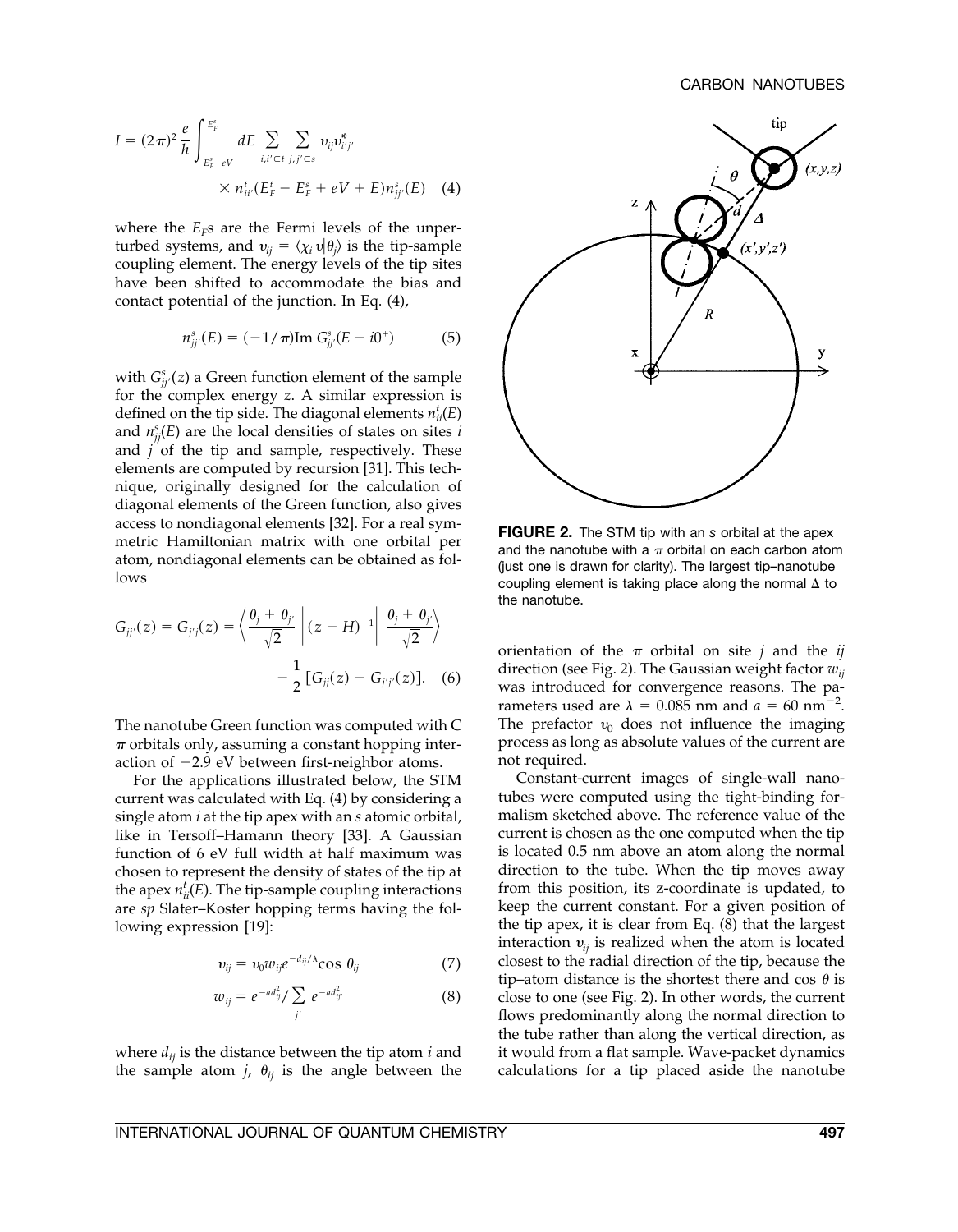

**FIGURE 3.** The STM images of nine metallic single-wall nanotubes computed with a tip potential  $V = +0.1$  V. The gray scale represents the axial distance  $\rho = \sqrt{y^2 + z^2}$  of the tip apex at constant current versus its *x* (horizontal) and *y* (vertical) coordinates (see Fig. 2). Near the median line  $y = 0$ ,  $\rho$  is close to the vertical coordinate *z* of the tip as measured experimentally. All coordinates are expressed in Å.

beautifully confirm this effect [26]. When the current is assumed to flow radially, a C atom at coordinates  $(x', y', z')$  on the tube is imaged when the tip has horizontal coordinates  $x = x'$  and  $y = y'(R +$  $\Delta$ / $R$ , as shown in Figure 2. Here the *x*-axis is parallel to the tube axis (i.e., perpendicular to the drawing), *y* is measured normally to the axis, *R* is the tube radius, and  $\Delta$  is the tip–nanotube distance. The imaged atomic structure of the nanotube is therefore stretched by the factor  $(R + \Delta)/R$  in the *y* direction [19]. Because of this distortion, the angles between the three zigzag chains of C atoms measured in an STM image are larger than 30°. The distortion is conveniently corrected by squeezing the *y*-axis in such a way as to restore the correct angles [25].

In the computed images displayed here, the coordinates *x* and *y* are measured along the horizontal and vertical directions, respectively. As discussed above, the images are distorted along the vertical direction. STM images of 27 single-wall nanotubes (with diameters ranging from 1.17 to 1.39 nm) were computed, among which nine nanotubes are metallic and 18 are semiconducting. For an (*n*, *m*) nanotube, the metallic or semiconducting character depends on whether  $n - m$  is a multiple of three or not [34, 35].

For a metallic nanotube, the calculations indicate that the tip potential has little influence on the STM image as long as it does not exceed a few tenths of volts. The computed image does not depend on the potential sign either. Figure 3 illustrates how the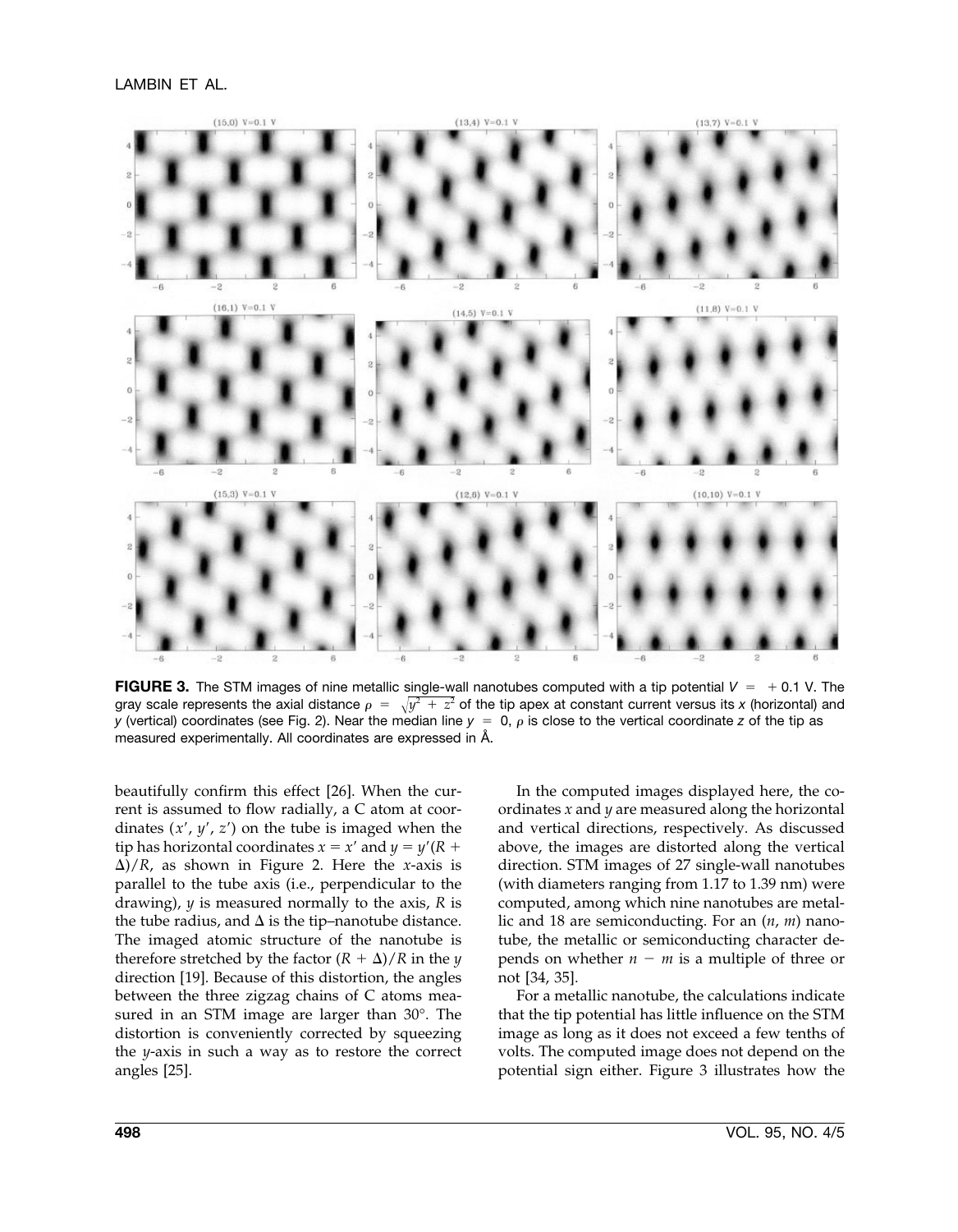#### CARBON NANOTUBES



**FIGURE 4.** The STM images of nine semiconductor  $(n, m)$  nanotubes with  $n - m = M(3) + 1$  computed with a tip potential  $V = -0.4$  V.

STM images of metallic nanotubes depend on the chiral angle. For instance, the image of the (15,0) zigzag nanotube displays a strong anisotropy in the  $C-C$  bonds: the ones parallel to the axis form elongated horizontal protrusions. By opposition, there is a local minimum of corrugation at the center of the bonds inclined at 60° from the axis. As the chiral angle of the nanotube increases, the strongest bonds progressively rotate, whereas, simultaneously, the bond anisotropy progressively washes out. For the armchair (10,10) nanotube, all the bonds look the same and the honeycomb structure of the graphitic network is clearly recognizable, apart from the stretching of the image along the *y* coordinate discussed above.

The images of a semiconducting nanotube depend on the polarity of the bias potential. If we neglect any contact potential that would shift the

Fermi level of the semiconductor, the tip potential must exceed half the band gap of the nanotube to produce a tunneling current. The values  $+0.4$  and  $-0.4$  V were selected for the calculations. When the tip is negative, the unoccupied states of the nanotube are probed. Inversely, a positive tip explores the occupied states. Interestingly, the image of a semiconducting (*n*, *m*) nanotube depends not only on the sign of the bias potential but also on whether  $n - m$  is a multiple of three plus one or minus one [20].

Figures 4 and 5 show the images of nine semiconductors with  $n - m = M(3) + 1$  computed for a negative and a positive bias, respectively [*M*(3) denotes any integer multiple of 3]. There is again a strong anisotropy of the bonds in the case of a zigzag nanotube here (16,0). For a negative tip (Fig. 4), the bonds parallel to the axis of the (16,0) nano-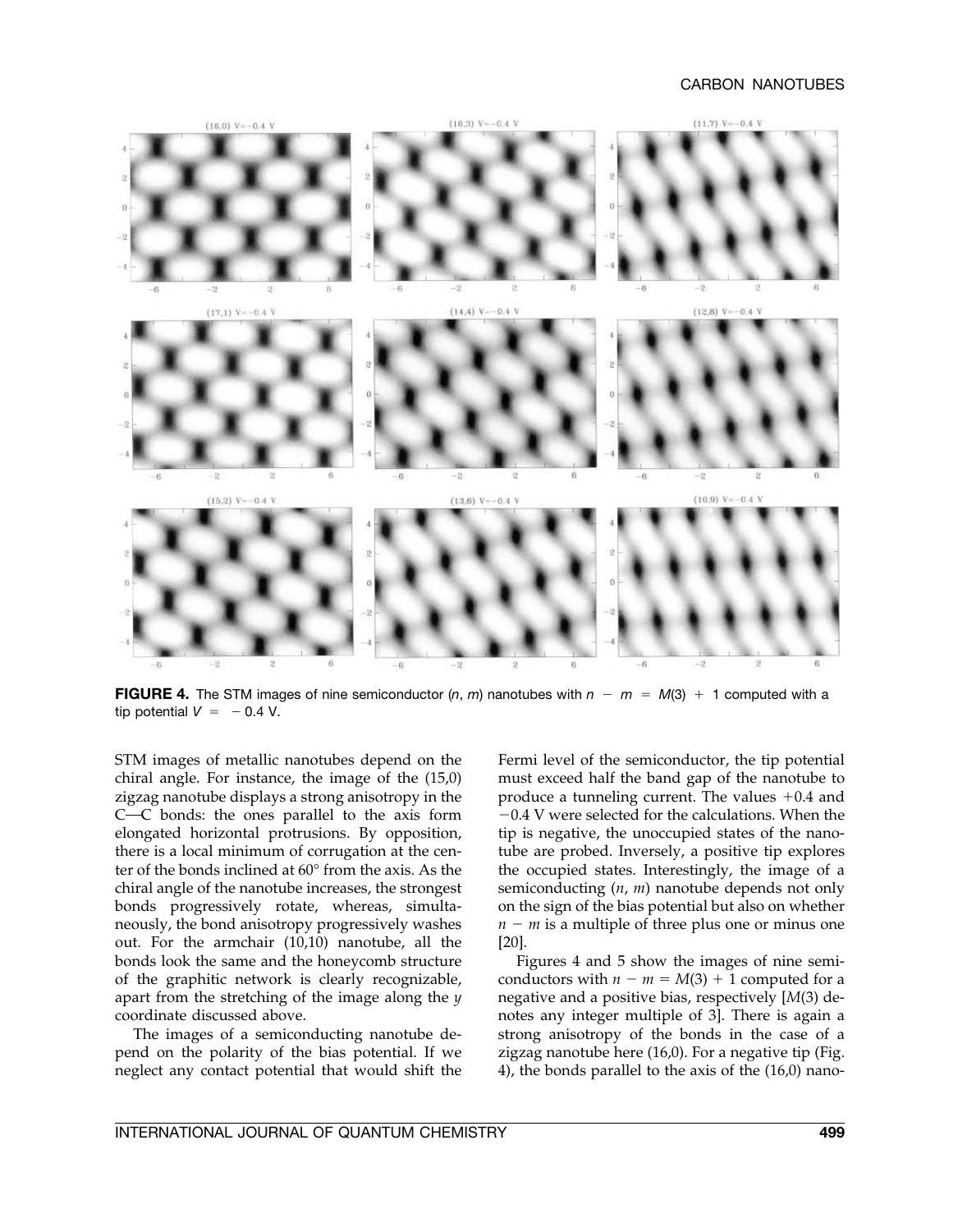

**FIGURE 5.** Same as in Figure 4 for a tip potential  $V = +0.4$  V.

tube are highlighted and form isolated protrusions in the image. An increase of the chiral angle of the nanotube produces a rotation of the strongest bonds, which progressively join together and form stripes that spiral around the nanotube. With the nanotube chiralities considered here, these spiral stripes are all right-handed (the images of the enantiomer nanotubes are mirrored images). With a positive tip (Fig. 5), the handedness of the spiral stripes is reversed. This remarkable complementarity of the STM images upon reversing the bias was observed experimentally [36]. For the zigzag (16,0) nanotube imaged with a positive tip, the strongest bonds are the ones that zigzag around the tube, in remarkable contrast to the image computed with a negative tip.

The asymmetry of the STM image of a semiconducting nanotube upon reversing the bias potential arises from the nondiagonal elements of the Green

function. In particular, the elements *njj* (*E*) between two first-neighbor sites are important because they govern the appearance of the C-C bonds in the STM image. For the  $(16,0)$  nanotube,  $n_{ii'}$  for the bonds parallel to the axis is large and positive near the bottom of the conduction band [37], which indicates a bonding character [38]. As stated by Eq. (4), a positive  $n_{ii'}$  element adds a positive contribution to the STM current when the tip is above a parallel *jj'* bond. Still near the lowest unoccupied molecular orbital (LUMO) state,  $n_{ii'}$  is negative for the bonds at 60° from the axis. These bonds have an antibonding character, and the current above them is therefore reduced. Altogether, these results explain why the parallel bonds protrude more than the inclined ones in the STM image of (16,0) when  $V = -0.4$  V (Fig. 4). At the top of the valence band, the sign of the  $n_{ii'}$  elements is inverted, because they are odd functions of  $E - E_F$ , and the contrast of the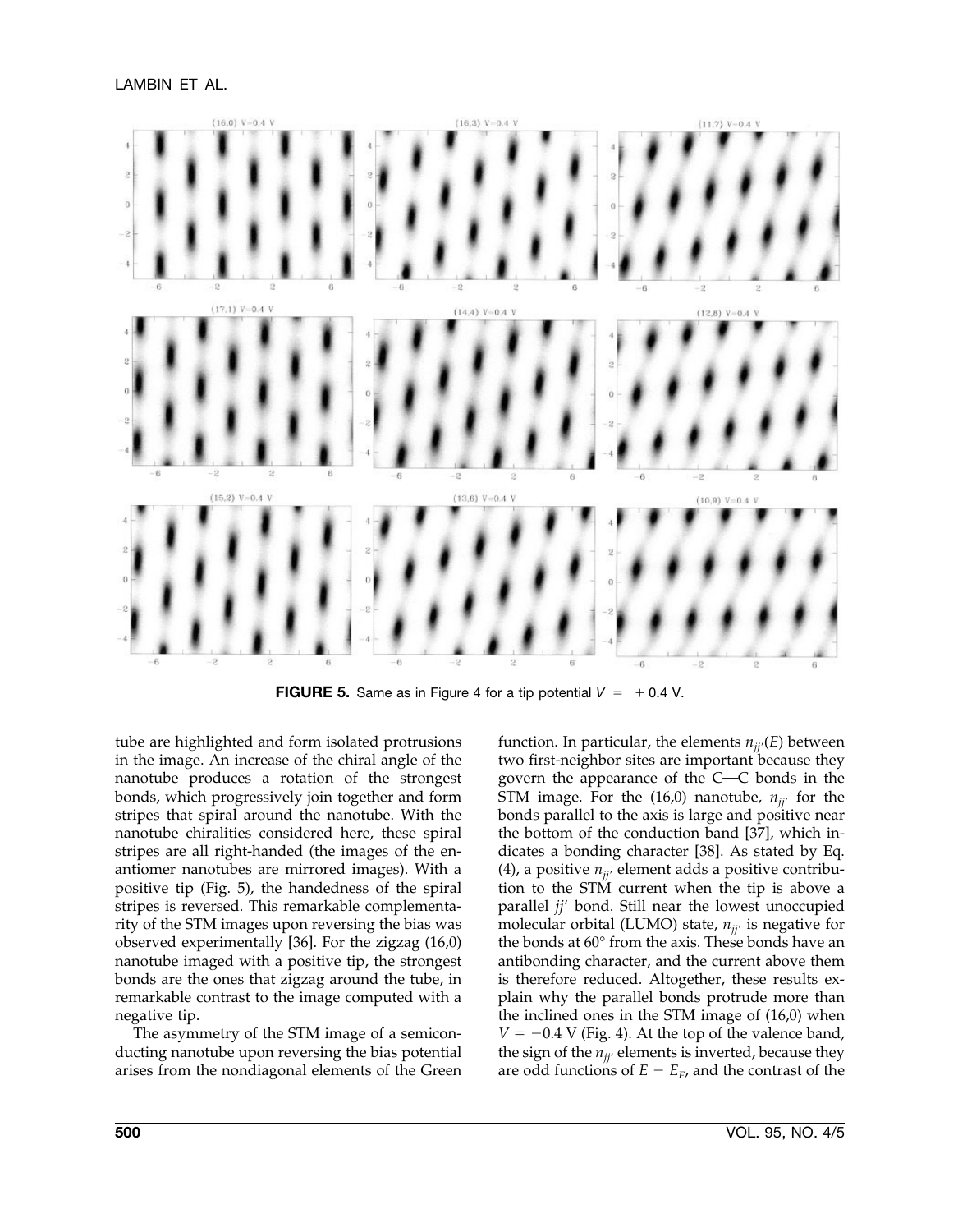#### CARBON NANOTUBES



**FIGURE 6.** The STM images of nine semiconductor  $(n, m)$  nanotubes with  $n - m = M(3) - 1$  computed with a tip potential  $V = -0.4$  V.

corresponding bonds changes in the STM image when the bias potential is reversed.

The computed STM images of nine semiconducting nanotubes with  $n - m = M(3) - 1$  are shown in Figures 6 and 7 for negative and positive tip potentials, respectively. The images look like the ones computed for the previous family of semiconducting nanotubes for reversed bias potential. For instance, the nanotube  $(17,0)$  imaged with  $V = -0.4$  V looks like the image of  $(16,0)$  computed with  $V =$ 0.4 V. As shown in Ref. [37], this complementarity of the STM images arises from the fact that the first-neighbor elements *njj* (*E*) of (17,0) are very close to the ones of (16,0) computed for an energy *E* symmetric with respect to the Fermi level. In other words, the LUMO and highest occupied molecular orbital states exchange their first-neighbor  $n_{ii'}$  densities of states.

## **Conclusions**

The electronic process of the STM imaging of a supported nanostructure relies on complex quantum mechanical effects. Part of the complexity comes from the peculiar geometry of the tunneling barriers. A WP originating at the tip has to tunnel through two barriers, and the dynamics of these two tunneling processes are different, as illustrated in Figure 1. Even when the problem is simplified to a point where the support is ignored, complex phenomena still take place. It follows that the STM image of an isolated nanotube is not a straightforward representation of its atomic structure. The STM images computed with a  $\pi$ -based tight-binding Hamiltonian demonstrate that the honeycomb symmetry of the graphitic network is almost always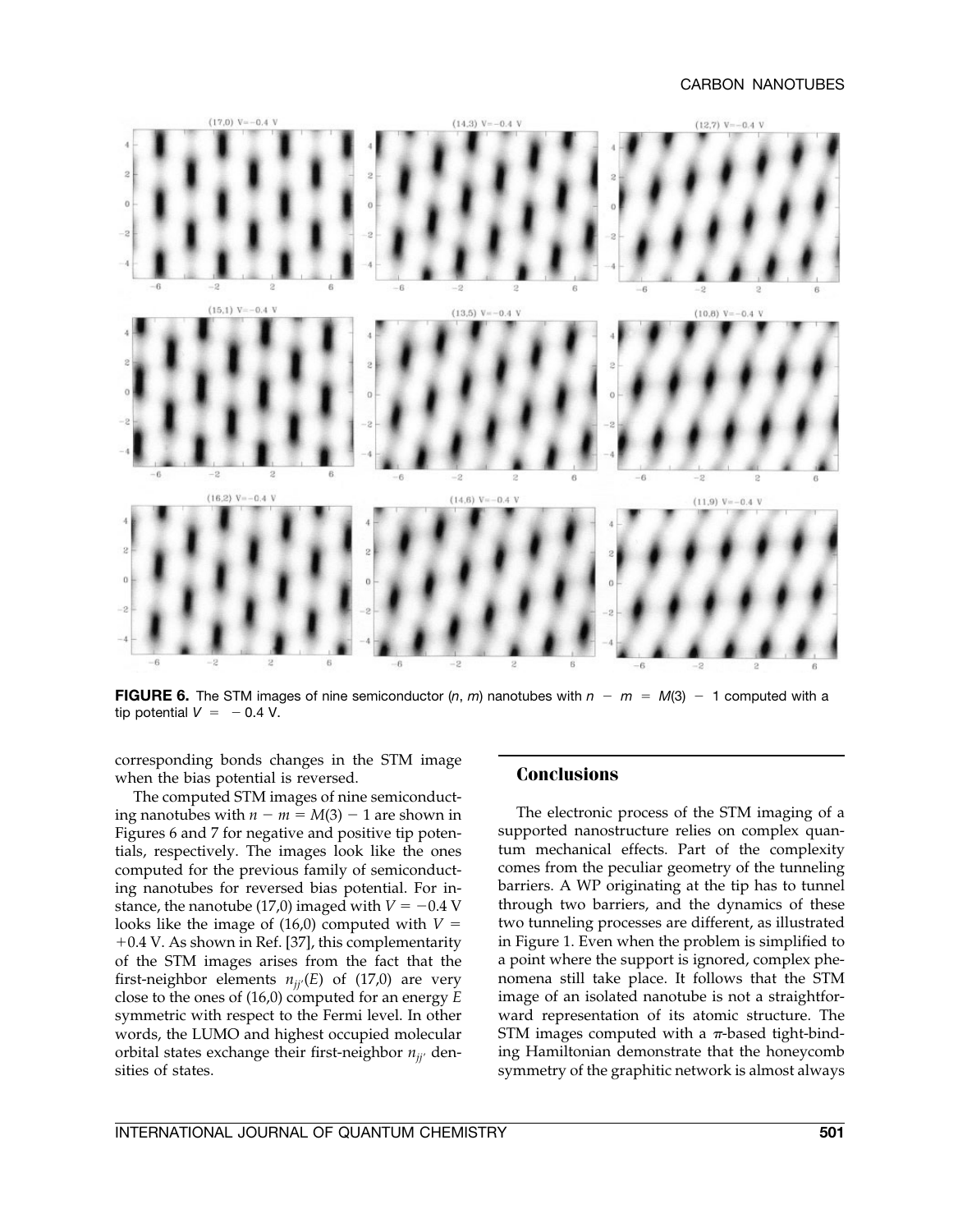

**FIGURE 7.** Same as in Figure 6 for a tip potential  $V = +0.4$  V.

broken by electronic effects. It should be noted that the STM images of armchair nanotubes are the only ones to exhibit the full symmetry of its structure. Even in this case the symmetry is broken by electron back-scattering caused by local defects [36]. Images of semiconducting nanotubes have a systematic broken symmetry, with complementary contrast changes upon reversing the STM tip potential.

## **ACKNOWLEDGMENTS**

This work was partly funded by the IUAP research project  $P5/01$  on "Quantum Size Effects in Nanostructured Materials" of the Belgian Office for Scientific, Technical, and Cultural Affairs. The work in Hungary was supported by OTKA grant T 043685. This work also benefited from financial support from the Belgian FNRS and the Hungarian Academy of Sciences and was sponsored in part by the Mathematical, Information and Computational Sciences Division, Office of Advanced Scientific Computing Research of the U.S. Department of Energy under contract no. DE-AC05-00OR22725 with UT-Battelle, LLC. The 3D WP calculations were done on the Supercomputing Facility of the Hungarian NIIF.

## **References**

- 1. Kroto, H. W.; Heath, J. R.; O'Brien, S. C.; Curl, R. F.; Smalley, R. E. Nature 1985, 318, 162.
- 2. Iijima, S. Nature 1991, 354, 56.
- 3. Ugarte, D. Nature 1992, 359, 707.
- 4. Amelinckx, S.; Zhang, X. B.; Bernaerts, D.; Zhang, X. F.; Ivanov, V.; Nagy, J. B. Science 1994, 265, 635.